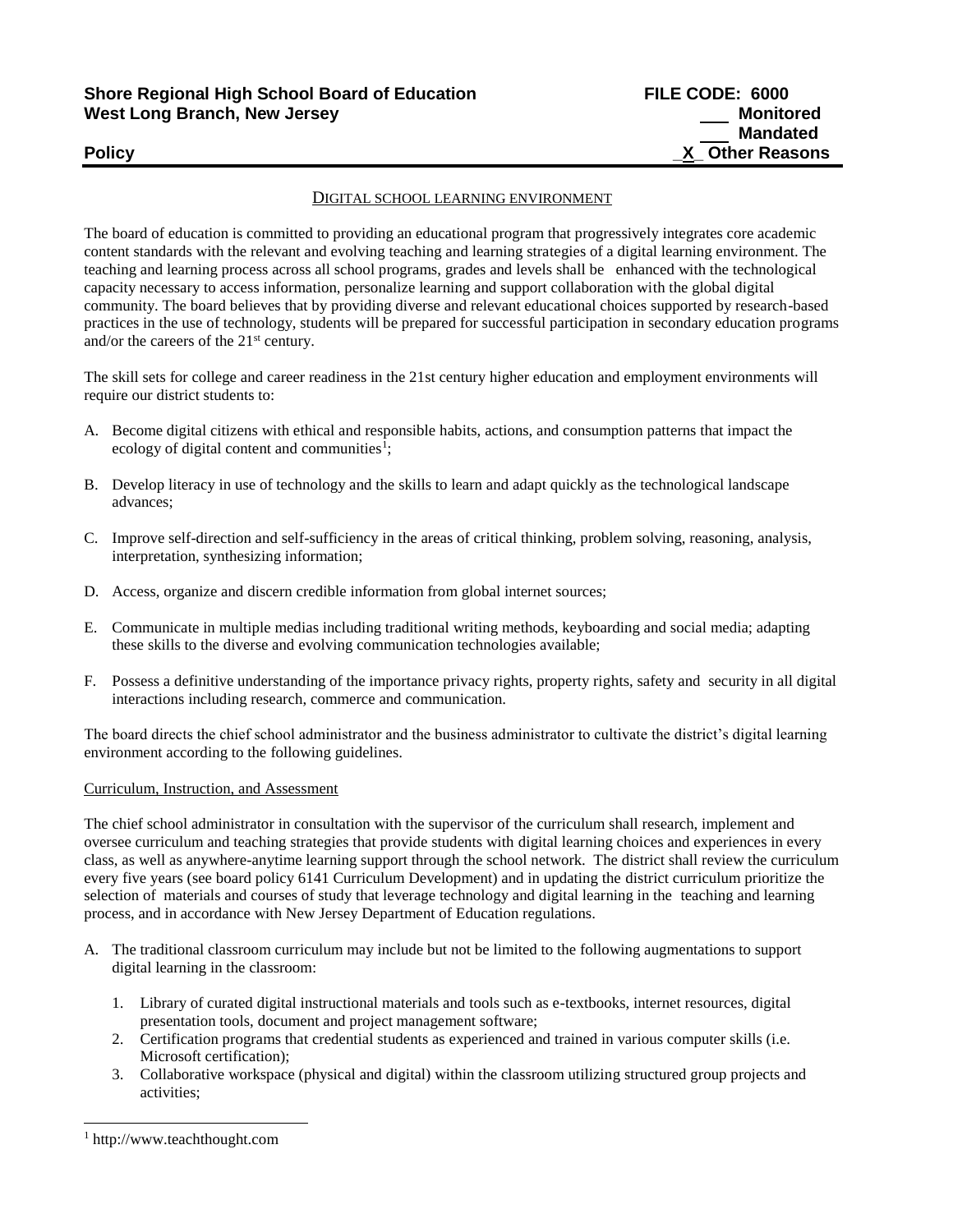- 4. Collaborative workspace outside the classroom allowing students to work with other classes and groups in remote locations through the internet;
- 5. Electronic communication sites for teaching staff discussion, student discussion and teacher-student discussion;
- 6. Multimedia production tools that provide students with a choice of technology options to apply to the completion of projects and assignments;
- 7. Social media;
- B. The school curriculum may provide students with the following learning options in addition to traditional classroom instruction including but not limited to:
	- 1. Blended learning courses that offer both online and in person learning experiences;
	- 2. Anywhere, anytime learning options including:
		- a. Synchronous tools that offer real time and in person digital connection to classes and subject related information;
		- b. Asynchronous tools that offer digital and online learning that is not in real time or in person in which students learn from instruction methods such as prerecorded video lessons or game-based learning tasks that students complete on their own;
- C. Curriculum options will include achievement measures and assessment using digital and online assessment systems that provide students and teachers with real-time feedback in ways that increase the rate and depth of learning, and that enable data-informed instructional decision making.

## Use of Time

The principal and instructional supervisors shall work with teaching staff members to plan flexible instructional time and school schedules that provide students with extended time for projects and collaboration. Classroom instruction shall be supported by digital learning options that may be accessed by students any time of day, from home, school and/or the community. In general, staff will be encouraged to develop strategies that are competency-based and measured by performance and mastery and deemphasize "seat time" approaches to teaching that measure academic accomplishment by the amount of time spent on the topic, rather than a demonstration of what was learned.

Flexible classroom structures that creates personalized, student-centered learning may include but are not limited to:

- A. Creating a physical environment in the classroom that supports group collaboration (shared work spaces, project stations, interactive media and technology);
- B. Teacher structured small groups;
- C. Independent and group learning activities using in and/or out of class time facilitated by online synchronous and asynchronous educational tools;
- D. Structured and outcome oriented student led groups;
- E. Performance based groups consisting of students with similar education needs and interests;
- F. Whole class instruction to introduce new materials and concepts to the whole class.

A range of tools and technology options shall be available giving students and groups of students the opportunity to apply reasoning and critical thinking in the selection of the best tools to accomplish project outcomes. Whenever possible, educational topics and projects shall be relevant to real world contexts through the use of digital and in person community participation.

The board shall consider and approve scheduling adjustments and changes recommended by the chief school administrator that affect a class, grade or school (i.e. block scheduling, alternating day schedules, rotating schedules, and dropped schedules).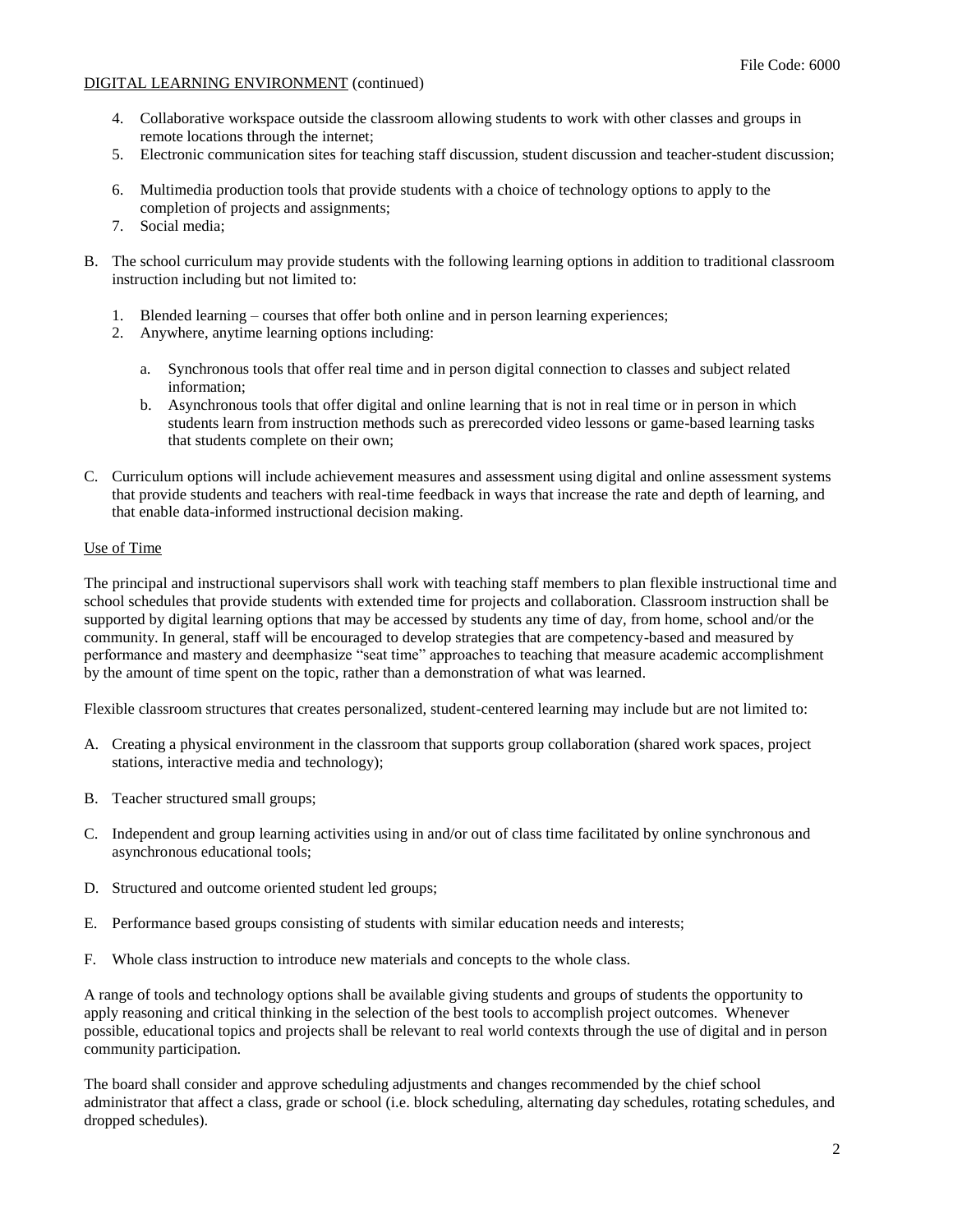The chief school administrator shall ensure that a team is assembled to oversee that appropriate Internet-ready technology devices and infrastructure are available to support teaching and learning in every classroom and school. A Technology plan and the implementation of technology goals and objectives should be implemented.

#### Data and Privacy

The chief school administrator in consultation with the IT director and members of the technology team shall ensure that the data systems, security measures, and support systems that protect the district network are in place, maintained and updated so that a range of accurate, reliable data sets and associated reports are available, on demand, to authorized users only. The chief school administrator or his or her designee may oversee the data and privacy of the district network by:

- A. Obtaining feedback from staff and students regarding the implementation of digital learning in the classrooms including challenges and opportunities in transitioning to a culture of evidence-based reasoning (a data culture) using accurate, reliable, and accessible data;
- B. Reviewing and evaluating policies, procedures, and practices that address the privacy and security of data, and the use of data, technologies, and the Internet that meet or exceed legal requirements and federal guidelines;
- C. Educating all staff and students in the procedures and skills for accessing and using the district network according to the school policies and procedures for acceptable use;
- D. Training staff on data analysis to inform instruction, curriculum, assessment, and professional practices;
- E. Implementing educational programs for students and staff that teach internet safety and ethical and responsible digital citizenship.

### Community Partnerships

The 21st century classroom includes expanding the educational program beyond the physical classroom and the school day and connecting staff, student, parents/guardians, members of the local community and the global digital community in an active partnership that supports student achievement. The board believes that student achievement is enhanced by a positive and widely recognizable district brand that communicates that the district schools and educational programs are a vigorous 21st century force connecting the lives of students with local and digital global communities. Community partnerships build global and cultural awareness in students and strengthen the connection of local residents by increasing accessibility to the schools as vital centers for community life.

The district and school information management systems and websites shall support the home-school-community connections that are essential to academic success. The district schools shall make the school communications technologies accessible through the district websites and other media in order to provide pathways for safe online peerto-peer, student-teacher, student-expert and parent/guardian-to-teacher interactions.

#### Professional Learning

The chief school administrator or his or her designees shall oversee the development and implementation of plans to address the districts' professional development needs. The principal shall oversee the development and implementation of a plan for school-level professional development (see board policy 4131/4131.1 Professional Development). Professional development plans for the district and schools shall encourage shared ownership and shared responsibility for professional growth. Professional development plans shall include options for training and development related to the use of technology and 21<sup>st</sup> century teaching strategies that incorporate technology and digital learning in and out of the classroom. Professional development and staff training options may include the following:

- A. Providing opportunities for staff involvement in professional learning communities that enable educators to collaborate, share best practices and integrate 21st century skills into classroom practice;
- B. Incorporating options in the district professional development plan for alternative, personalized models of professional development enabled through technology and social media (i.e., EdCamps, Twitter Chats, etc.);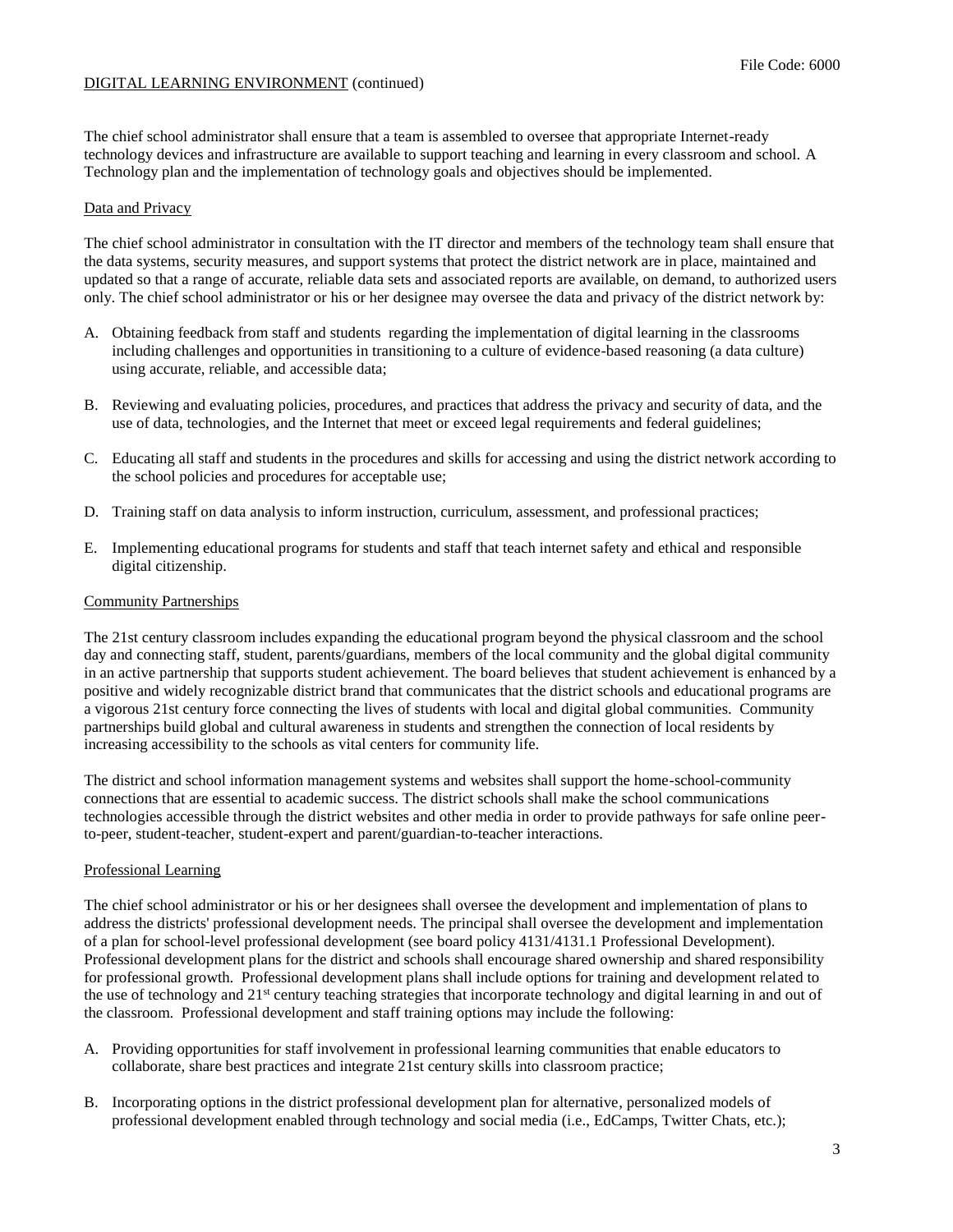- C. Soliciting teacher involvement in the evaluation and selection of teaching staff member evaluation tools that include self-assessment, goal setting, and professional collaboration. Evaluation tools shall be participatory and focused on metrics directly related to teaching strategies for 21st century skill sets (i.e. critical thinking, problem solving, reasoning, analysis, interpretation, synthesizing information) and digital learning;
- D. Utilize cross-generational staffing programs that pair experienced and novice educators for the benefit of both staff members' professional development. Newly educated teachers may be positioned to train seasoned staff members in strategies and techniques related to the use of modern technologies in the teaching process, while seasoned staff maintain the more traditional role as mentors.

### Budget and Resources

The district budget shall provide for equitable access to quality learning tools, technologies, and resources for students and among the facilities of the district.

The business administrator in consultation with the IT director and members of the technology team shall direct the planning and decision making process for the selection and/or replacement of equipment, software, hardware, infrastructure and Internet service providers, and the regular review and maintenance of the district's or school's technology. The business administrator shall plan the funding for digital learning programs in the district's annual maintenance and operation budgets. District and school budgets shall include plans for digital learning justified and linked with consistent annual funding streams.

The board authorizes the business administrator to consider:

- A. Funding for short-term and long-term digital learning initiatives by leveraging business partnering, shared services, cooperative purchasing agreements, ERate, national and state-wide procurement models, community donations and special grants;
- B. Efficient and cost saving strategies to support systemic digital learning such as online courses or blended learning, cloud computing solutions, digital resources to replace textbooks, "going green", etc.
- C. One to one planning including allowing students to use privately owned equipment (BYOD) and school issued electronic devices.

Contracts, purchases and payments shall be board approved according to board policy (see policies 3320 Purchasing Procedures, 3326 Payment for Goods and Services, and 3327 Relations with Vendors).

| Adopted:                    | May 2, 2019 |
|-----------------------------|-------------|
| <b>NJSBA Review/Update:</b> |             |
| Readopted:                  |             |

#### Key Words

Digital, Technology, Technological, 21<sup>st</sup> Century, Global Community

| <b>Legal References:</b> | N.J.S.A. 2A:4A-60 et al.                 | Disclosure of juvenile information; penalties for<br>disclosure                                       |
|--------------------------|------------------------------------------|-------------------------------------------------------------------------------------------------------|
|                          | <u>N.J.S.A.</u> 2A:38A-1 <u>et seq</u> . | Computer System                                                                                       |
|                          | N.J.S.A. 2C:20-25                        | <b>Computer Related Theft</b>                                                                         |
|                          | N.J.S.A. 18A:7A-10                       | <b>NJOSAC</b>                                                                                         |
|                          | N.J.S.A. 18A:3619-                       | Pupil records; creation, maintenance and retention, security<br>and access; regulations; nonliability |
|                          | N.J.S.A. 18A:36-35                       | School Internet websites; disclosure of certain student<br>information prohibited                     |